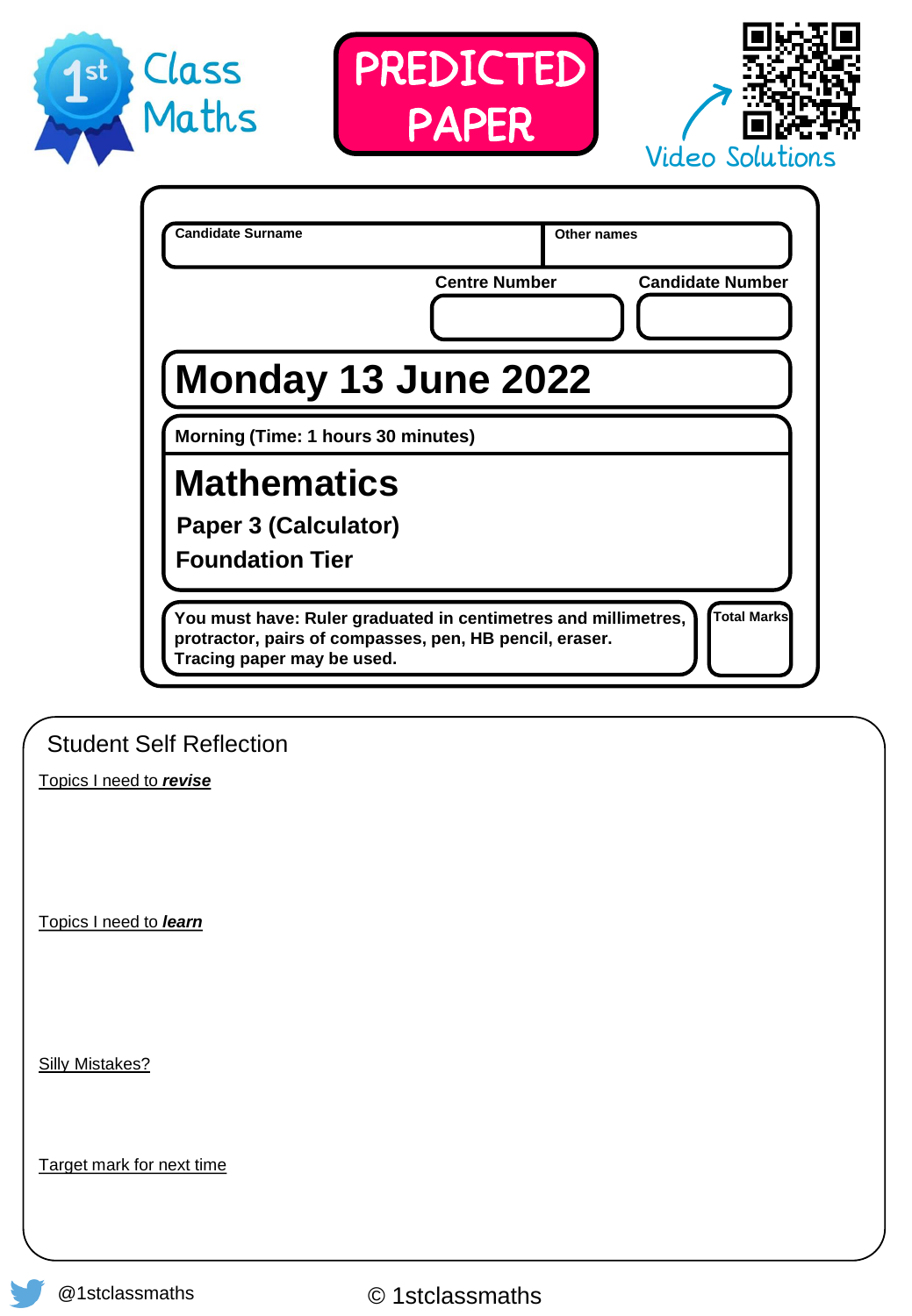

|                  | Write your answers in the spaces provided           |
|------------------|-----------------------------------------------------|
|                  | You must write down all the stages in your working. |
|                  |                                                     |
| $\mathbf{1}$     | Write 47% as a fraction.                            |
|                  |                                                     |
|                  |                                                     |
|                  |                                                     |
|                  | (Total for Question 1 is 1 mark)                    |
| $\boldsymbol{2}$ | Write down all of the factors of 20.                |
|                  |                                                     |
|                  |                                                     |
|                  |                                                     |
|                  |                                                     |
|                  | (Total for Question 2 is 1 mark)                    |
| $\mathbf{3}$     | Find the value of $\sqrt{92.16}$                    |
|                  |                                                     |
|                  |                                                     |
|                  |                                                     |
|                  |                                                     |
|                  | (Total for Question 3 is 1 mark)                    |
| 4                | Write down the name of this quadrilateral.          |
|                  |                                                     |
|                  |                                                     |
|                  |                                                     |
|                  |                                                     |
|                  |                                                     |
|                  | (Total for Question 4 is 1 mark)                    |

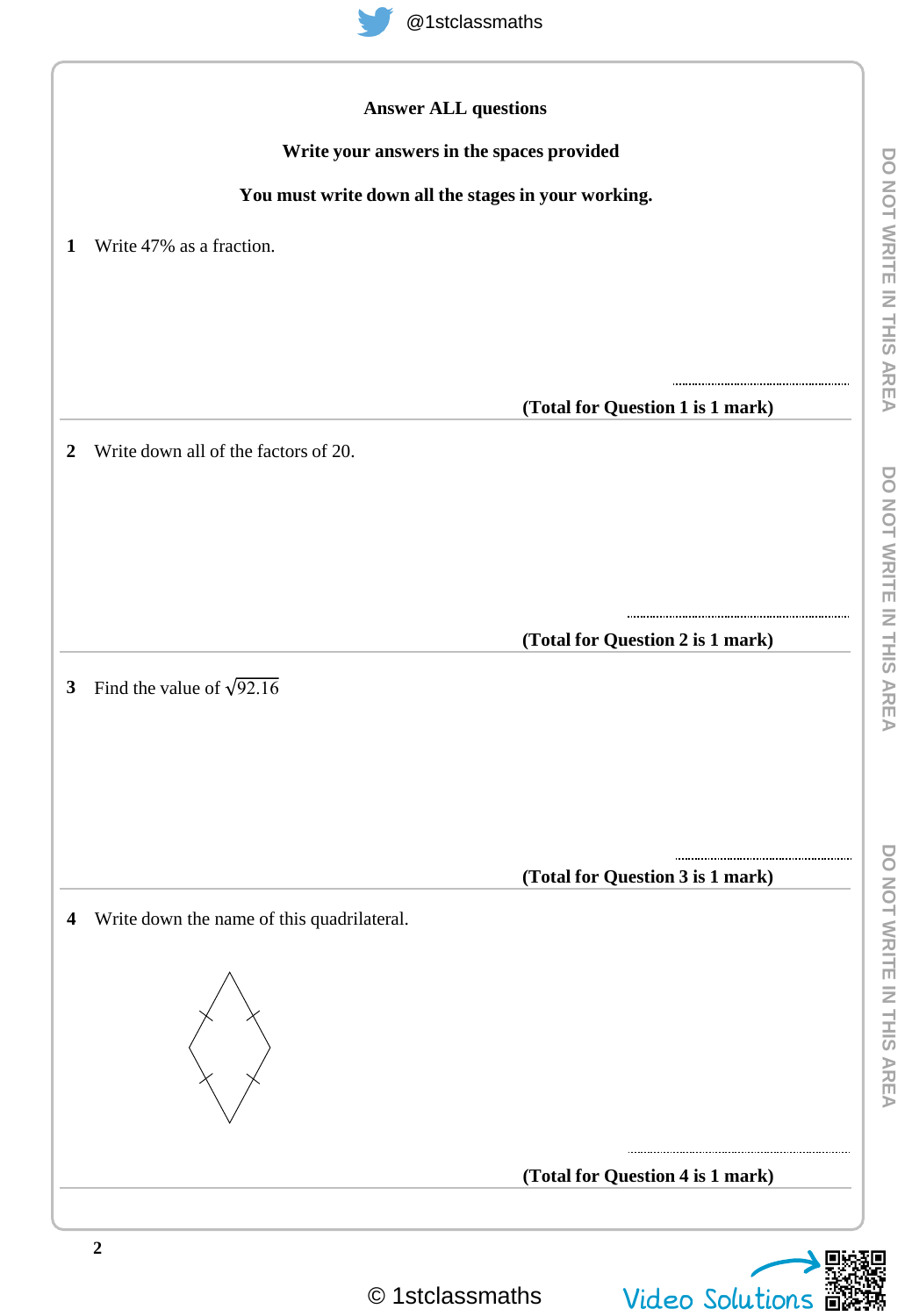

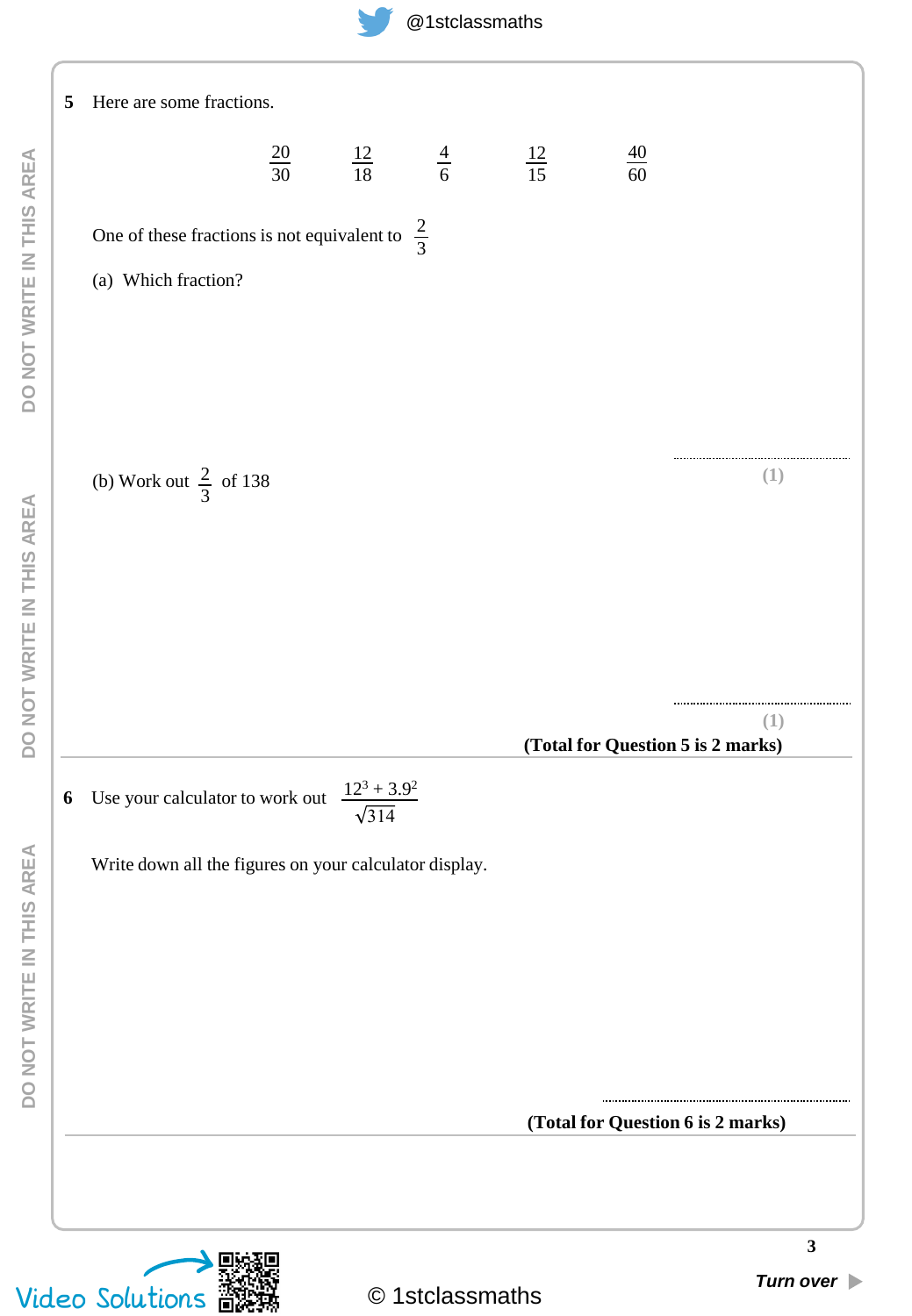

|  |  |  |  |  | 7 A class of 25 students were asked what their favourite sport was. |
|--|--|--|--|--|---------------------------------------------------------------------|
|--|--|--|--|--|---------------------------------------------------------------------|

The table shows the results.

| Sport     | Football | Rugby | Hockey | Tennis | Other |
|-----------|----------|-------|--------|--------|-------|
| Frequency |          |       |        | -      |       |

(a) What fraction of the 25 students did **not** select football.

| (b) What percentage of the 25 students selected rugby.               | (2) |
|----------------------------------------------------------------------|-----|
|                                                                      |     |
|                                                                      |     |
|                                                                      |     |
| (Total for Question 7 is 4 marks)                                    | (2) |
|                                                                      |     |
| ┯<br>$\boldsymbol{0}$<br>$\mathbf{1}$                                |     |
| $\begin{array}{c c}\n\hline\n&1 \\ \hline\n\frac{1}{2}\n\end{array}$ | (1) |
| (b) Write down the probability that the dice lands on a number 3.    |     |
|                                                                      |     |
|                                                                      |     |

© 1stclassmaths Video Solutions

п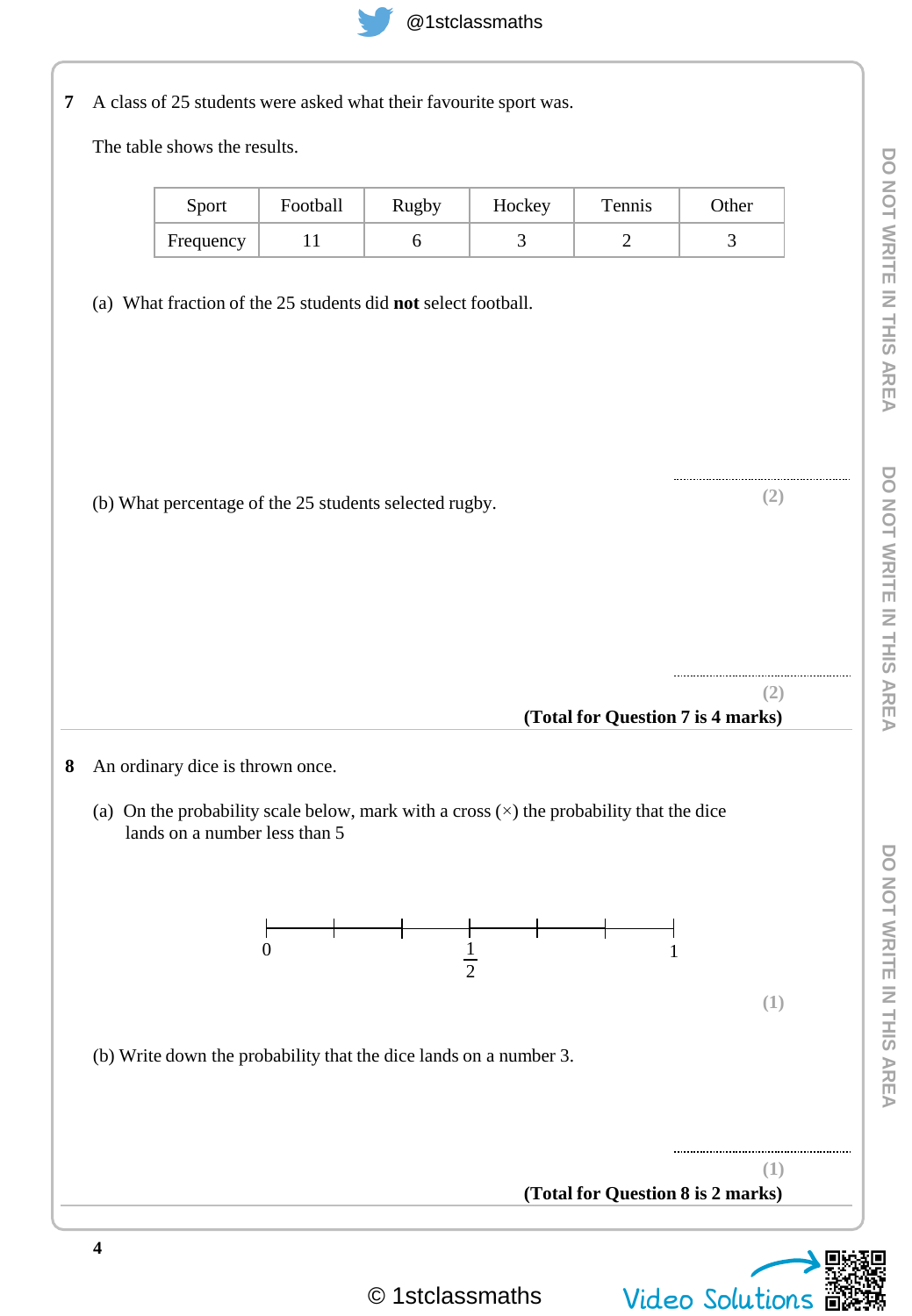

### **9** Here is a triangular prism.



Complete the table below for a triangular prism.

| Number of faces    | 5 |
|--------------------|---|
| Number of edges    |   |
| Number of vertices |   |

## **(Total for Question 9 is 2 marks)**

**(Total for Question 10 is 3 marks)**

**10** Here are the first 4 terms of a sequence.

6 17 28 39

(a) (i) Write down the next term in the sequence.

(ii) Explain how you got your answer.

(b) Work out the  $10<sup>th</sup>$  term of the sequence.

**(1)**

**(1)**

**(1)**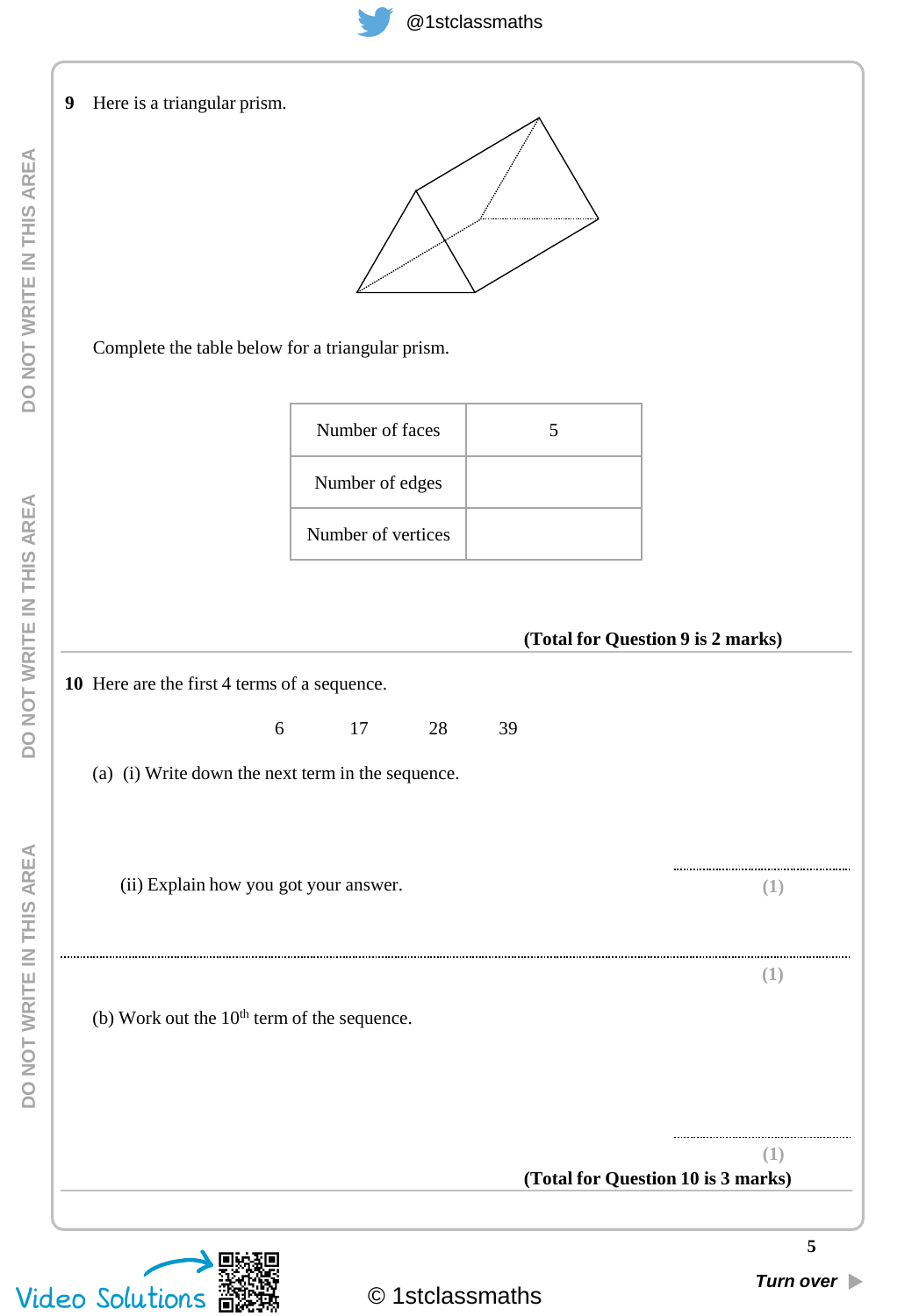

**11** Here is some information about the cost of photocopying at a shop.

| Colour copy          | 12p per sheet |
|----------------------|---------------|
| Black and white copy | 5p per sheet  |

Joe is going to photocopy 42 colour copies and 27 black and white copies.

Work out the total cost of Joe's photocopying. Give your answer in pounds  $(f)$ .

£

### **(Total for Question 11 is 3 marks)**

**12** The probability of Sash winning a game is  $\frac{17}{20}$ 30

Work out the probability that Sash does not win the game.

**(Total for Question 12 is 2 marks)**

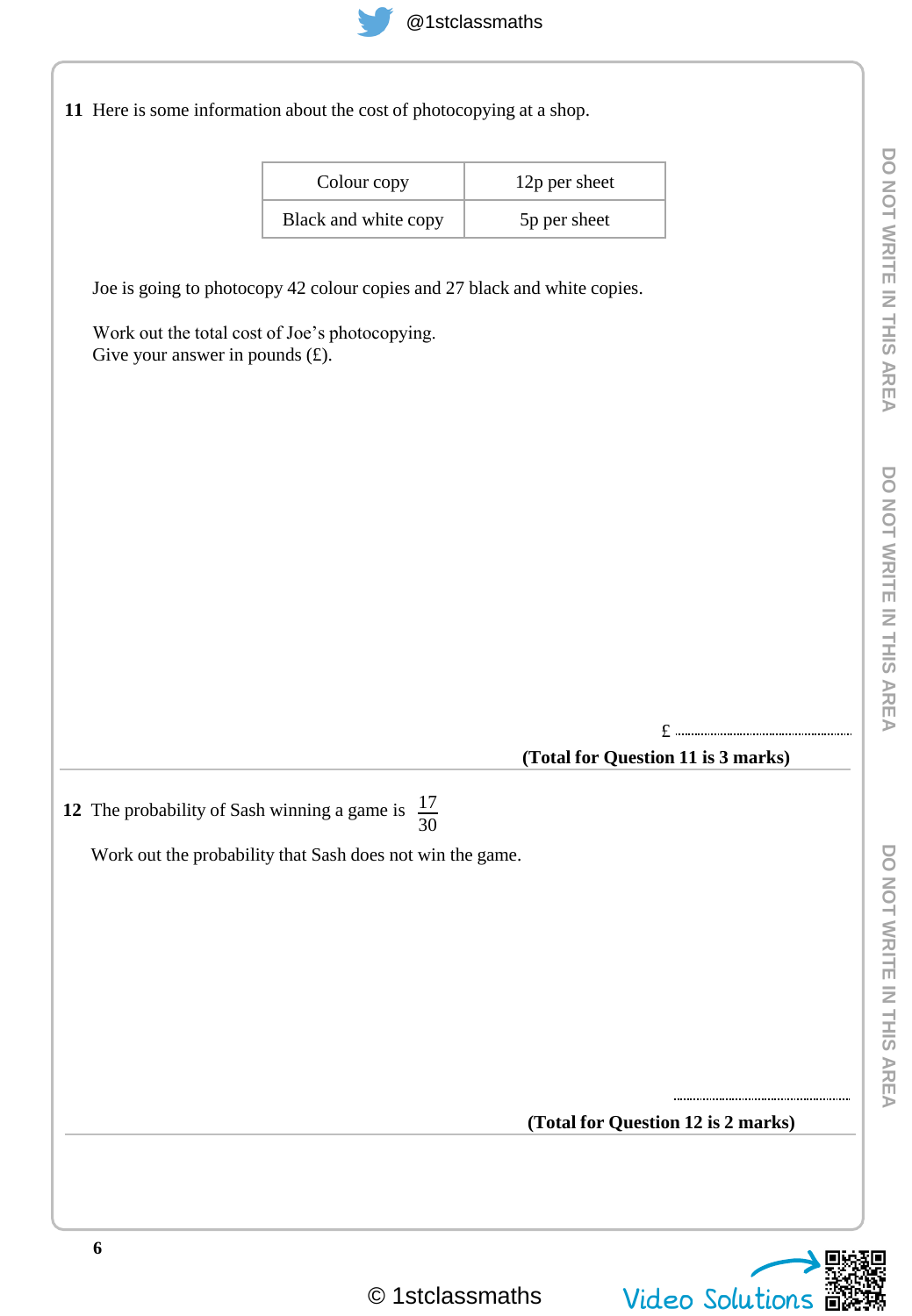# @1stclassmaths

**13** Work out an estimate for  $\frac{3789}{0.10}$ 0.19

**(Total for Question 13 is 2 marks)**

**14** Elina is making improvements to her garden.

The table shows the costs per  $m<sup>2</sup>$  of new lawn and new patio.

| <b>Item</b> | Cost         |
|-------------|--------------|
| New Lawn    | £29 per $m2$ |
| New Patio   | £79 per $m2$ |

The size of Elina's garden is 25 m<sup>2</sup>

Elina wants  $12 \text{ m}^2$  of the garden to be patio and the rest will be lawn.

Work out the total cost Elina will have to pay.

**(Total for Question 14 is 3 marks)** £

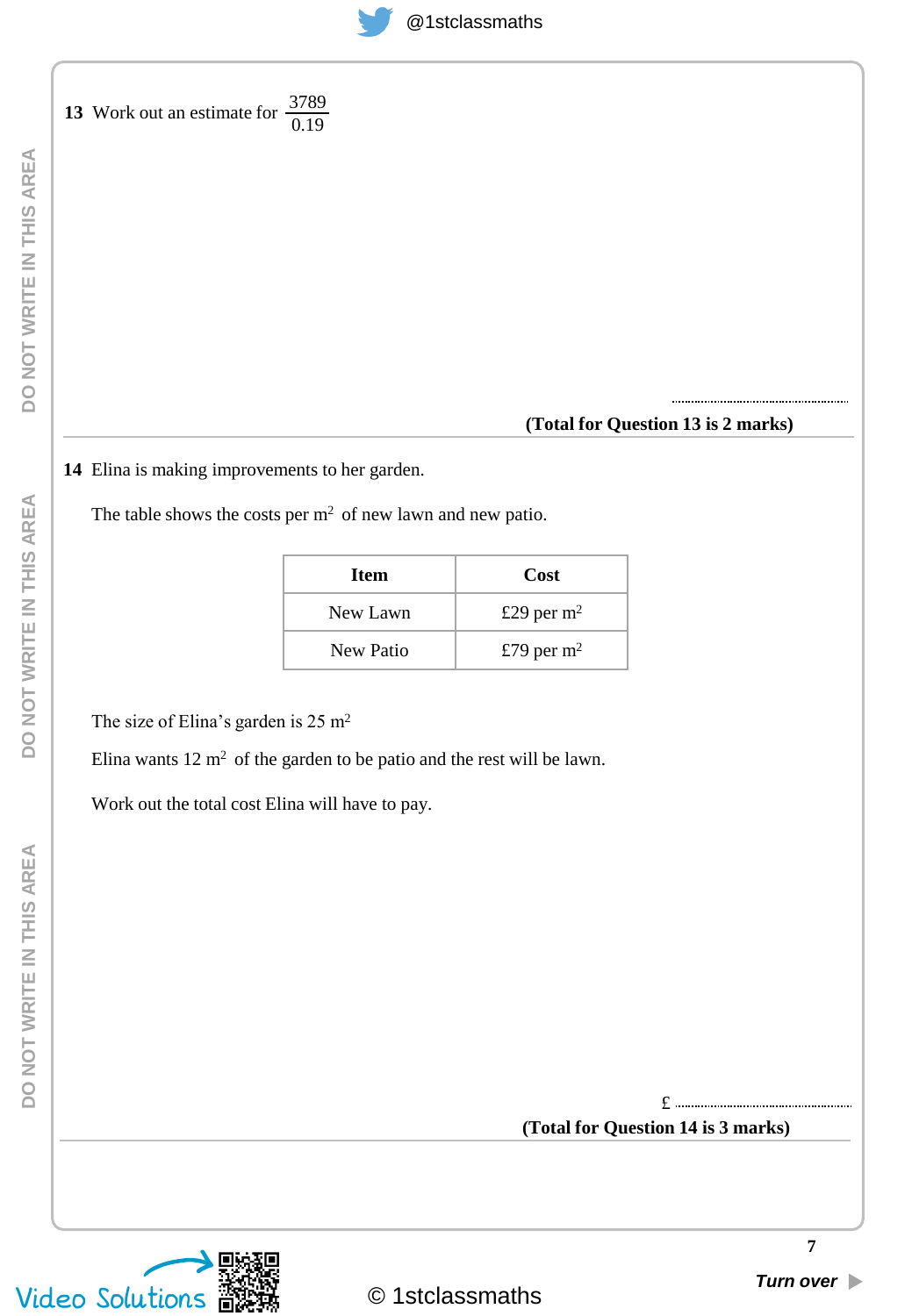

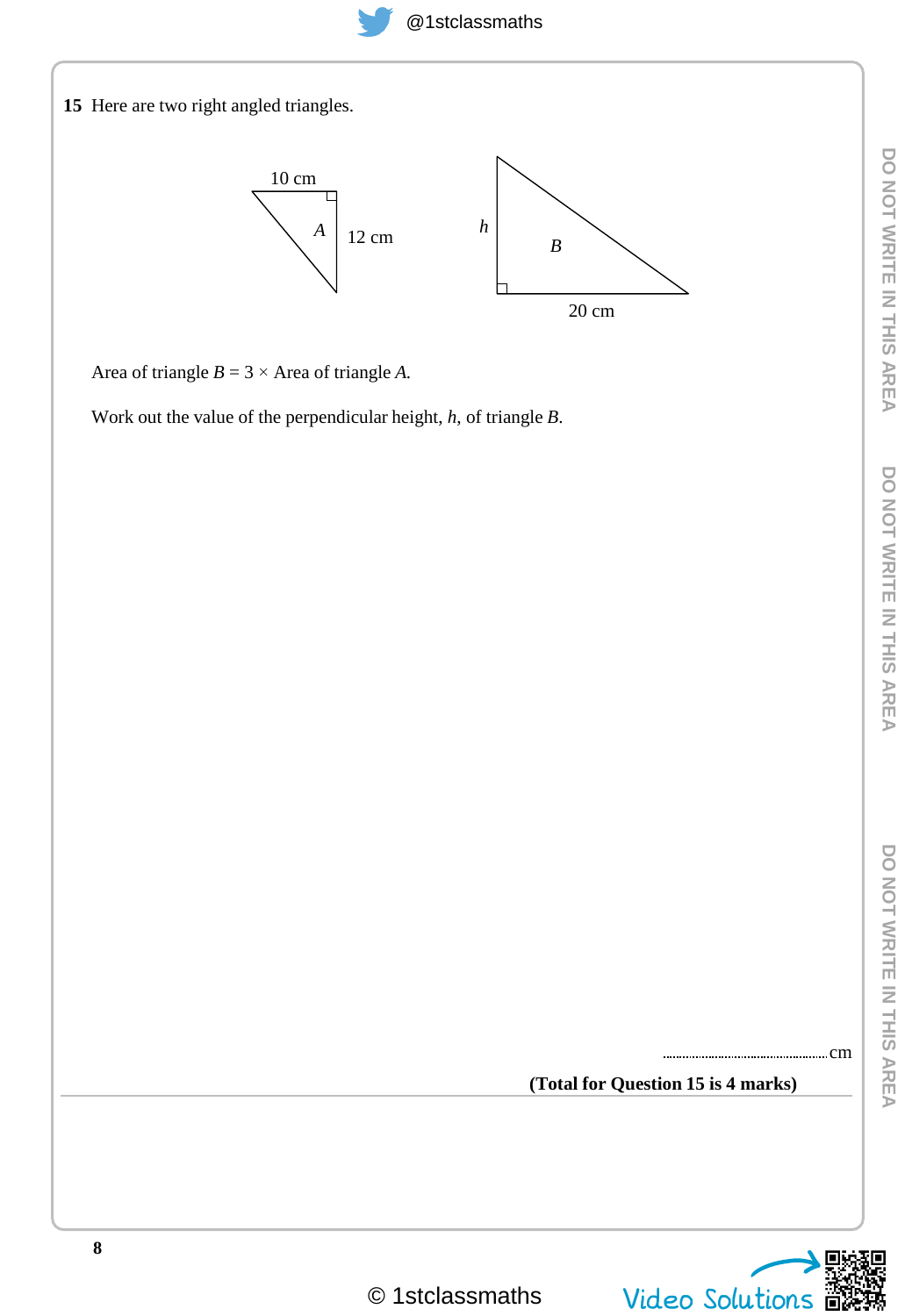@1stclassmaths

![](_page_8_Figure_1.jpeg)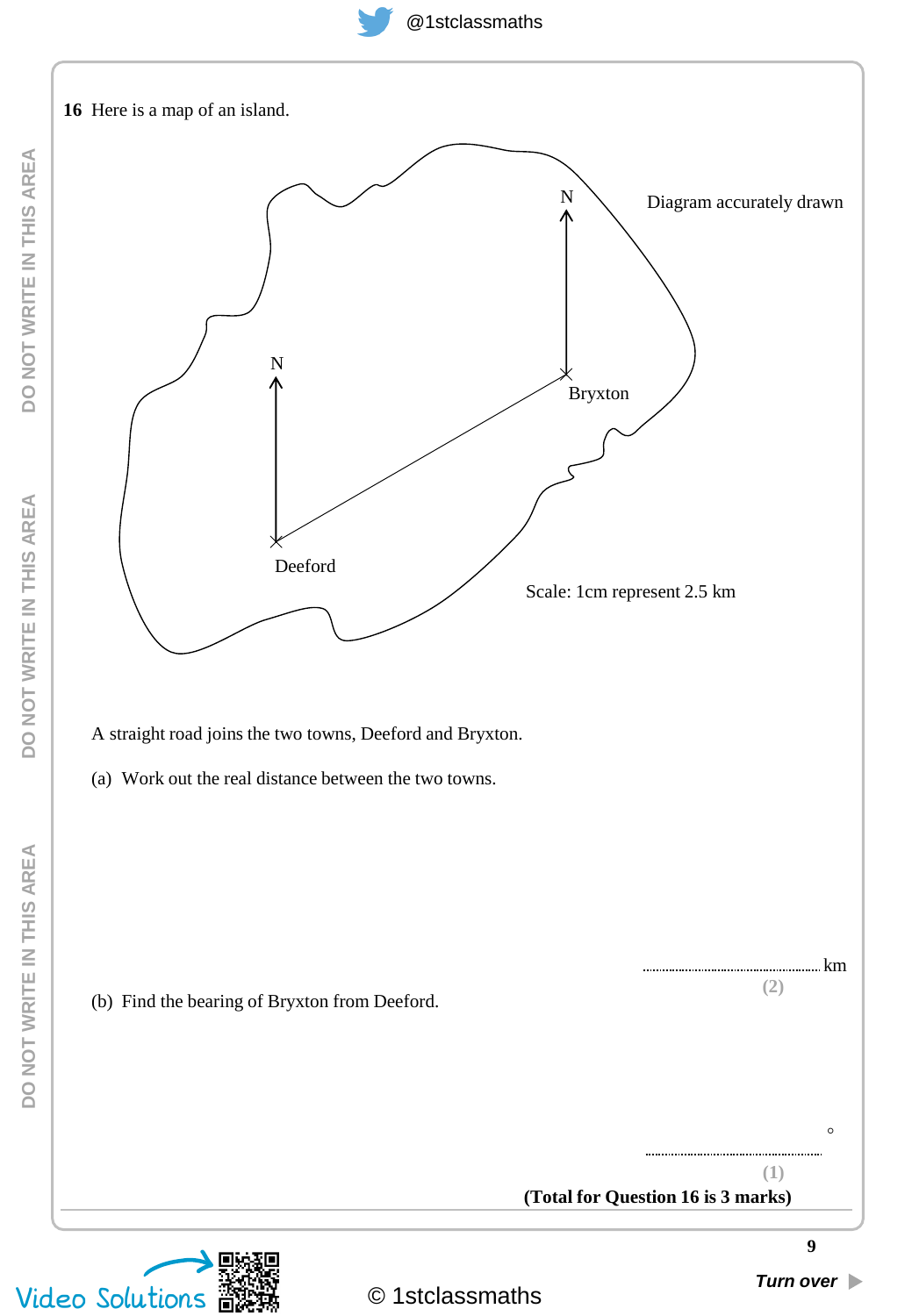# @1stclassmaths

![](_page_9_Figure_1.jpeg)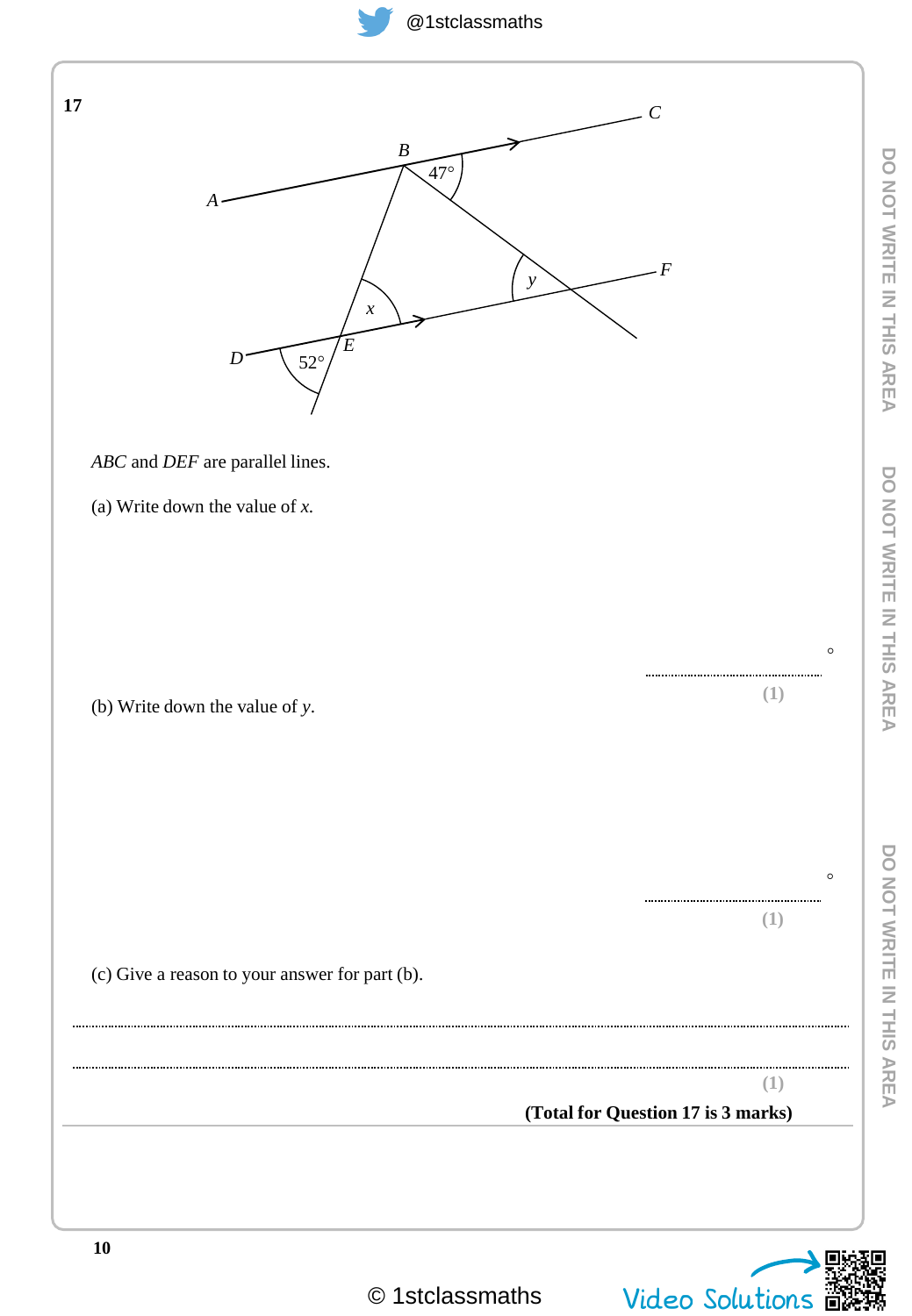![](_page_10_Picture_0.jpeg)

|                                                                                                          | 85 | 55                                        | 54 | 60 | 62       |                                    |     |
|----------------------------------------------------------------------------------------------------------|----|-------------------------------------------|----|----|----------|------------------------------------|-----|
|                                                                                                          | 51 | 65                                        | 91 | 50 | 74       |                                    |     |
| (a) Work out the median test score for the boys.                                                         |    |                                           |    |    |          |                                    |     |
| (b) Work out the range of the boys' test scores.                                                         |    |                                           |    |    |          |                                    | (2) |
| 12 girls from the class also did the test.<br>The table below shows information about their test scores. |    |                                           |    |    |          |                                    | (2) |
|                                                                                                          |    | Median test score<br>Range of test scores |    |    | 66<br>48 |                                    |     |
| (c) Compare the distribution of the of the boys' test scores with the girls' test scores.                |    |                                           |    |    |          |                                    |     |
|                                                                                                          |    |                                           |    |    |          | (Total for Question 18 is 6 marks) | (Z) |

![](_page_10_Picture_2.jpeg)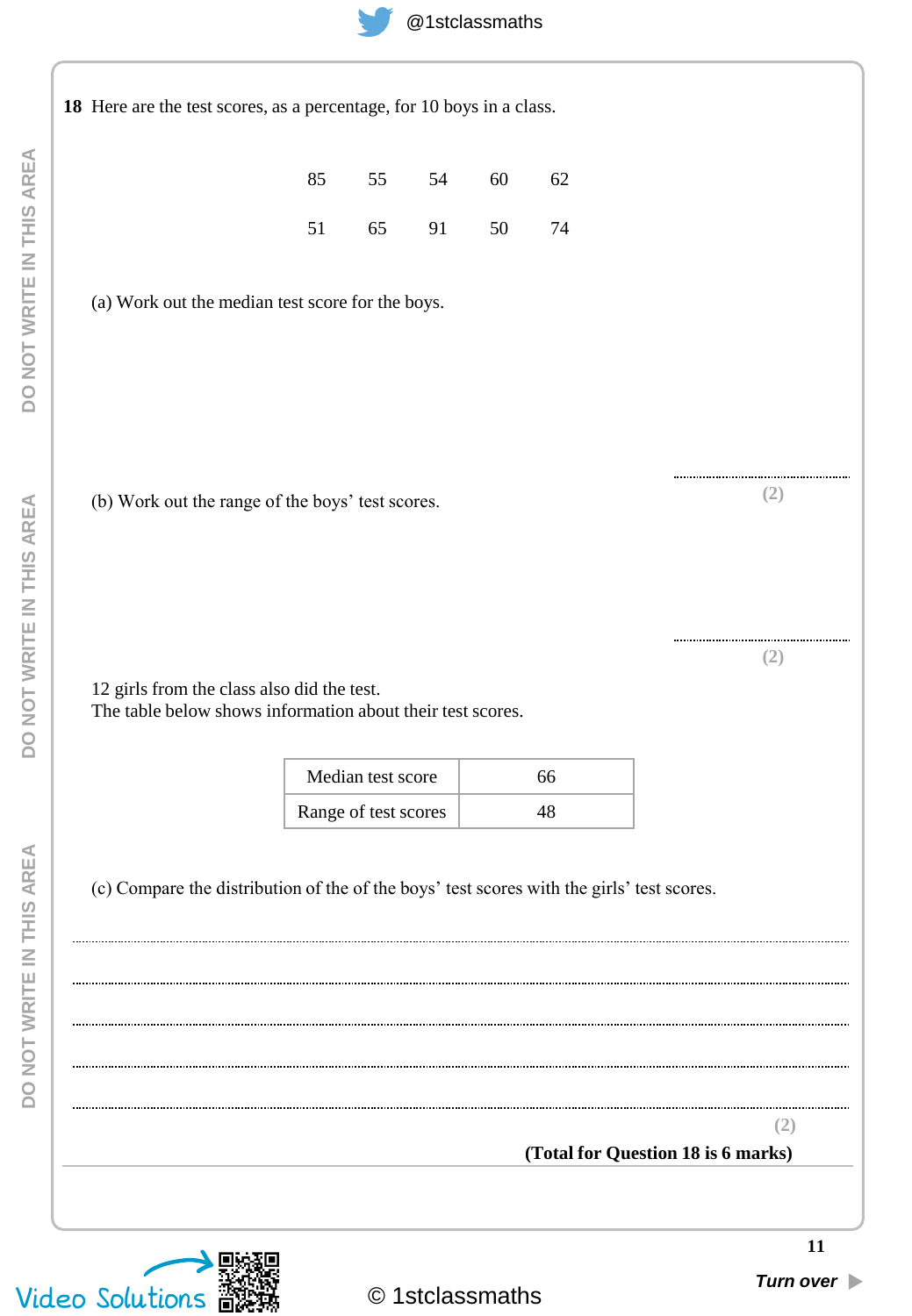![](_page_11_Picture_1.jpeg)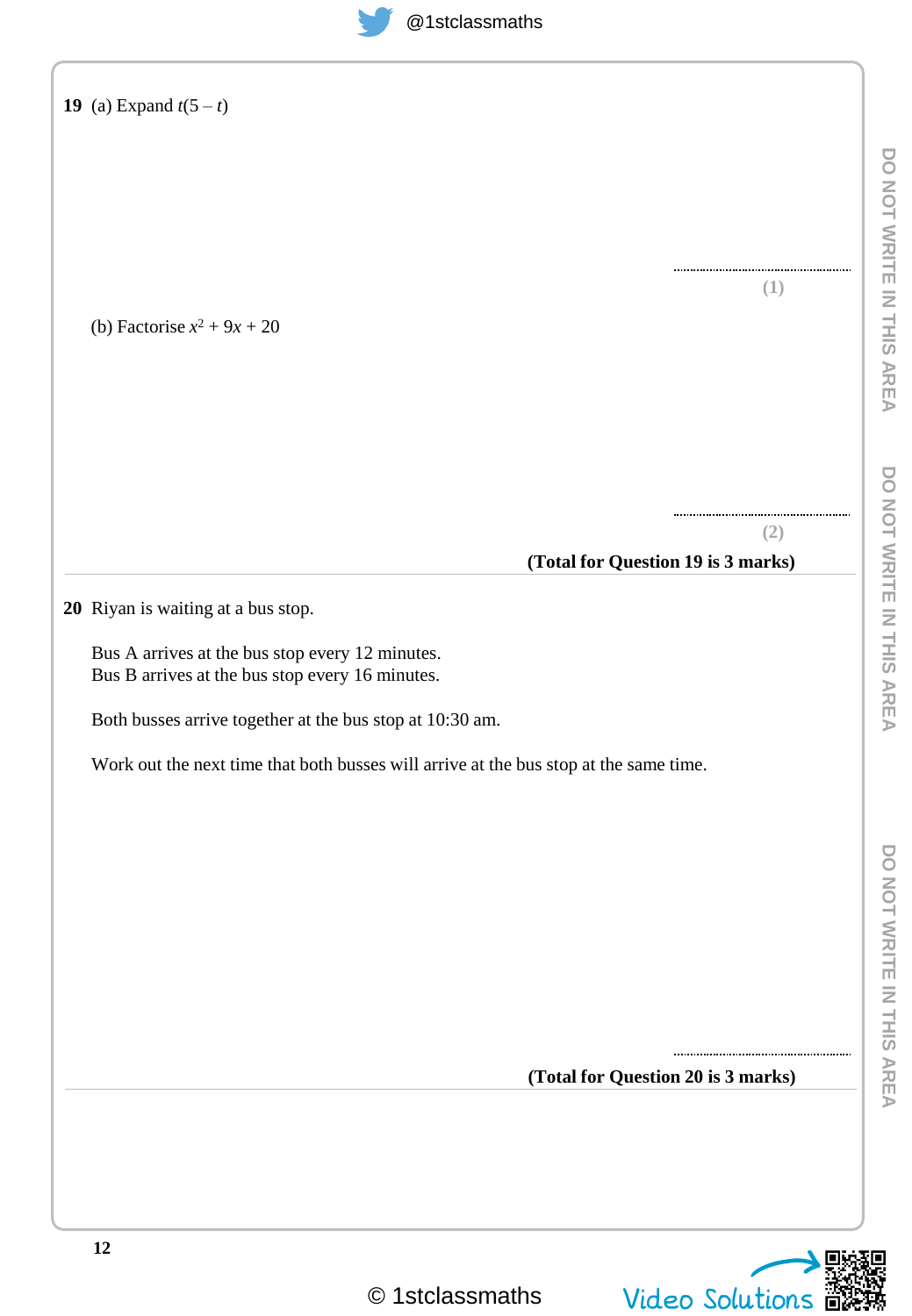![](_page_12_Picture_0.jpeg)

DO NOT WRITE IN THIS AREA **DO NOT WRITE IN THIS AREA** **21**

![](_page_12_Figure_4.jpeg)

*ABC* is an isosceles triangle. *AB* = *AC*

Find the value of *x.*

**(Total for Question 21 is 4 marks)**

![](_page_12_Picture_8.jpeg)

 $\circ$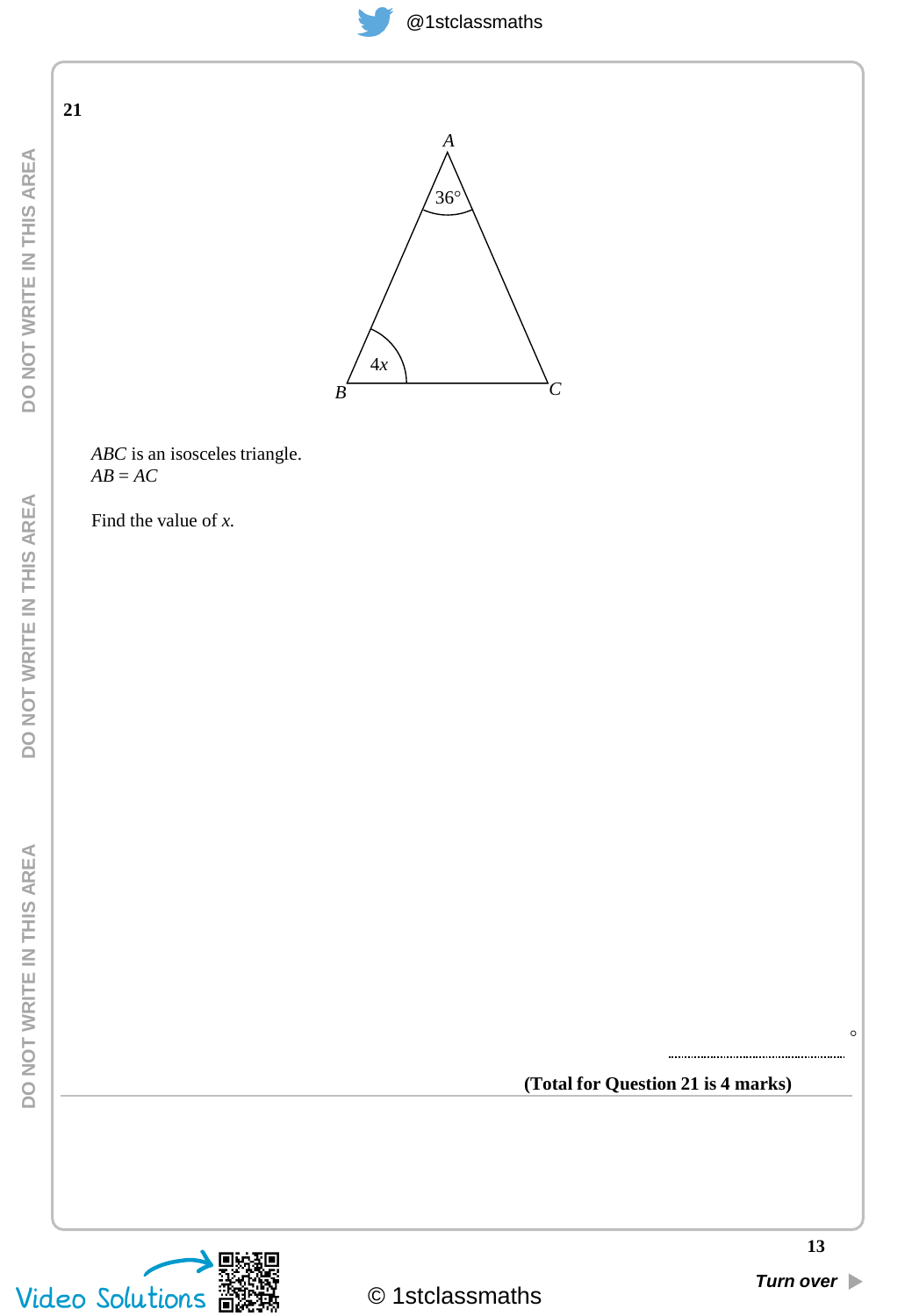- - Time (*t* minutes) Frequency  $10 < t \leq 20$  7  $20 < t \leq 30$  20  $30 < t \leq 40$  41  $40 < t \leq 50$  19  $50 < t \le 60$  13
- **22** The table shows information about the time, *t* minutes, that 100 students spent revising.

On the grid, draw a frequency polygon for the information in the table.

![](_page_13_Figure_5.jpeg)

![](_page_13_Picture_9.jpeg)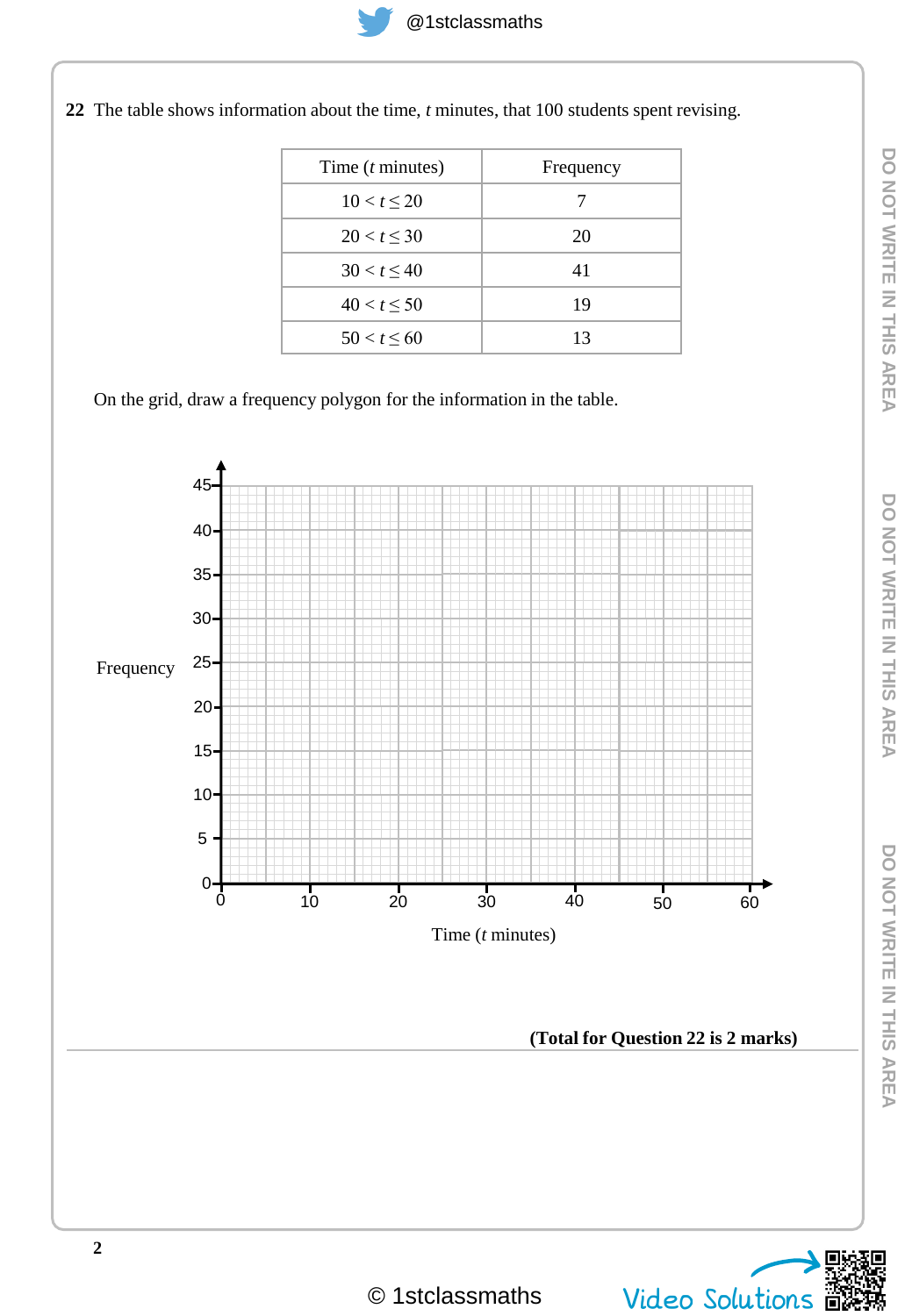| $u = 7$ $a = 9.8$ $t = 15$                                                    |                                       |                         |                                           |
|-------------------------------------------------------------------------------|---------------------------------------|-------------------------|-------------------------------------------|
| (a) Work out the value of $v$ .                                               |                                       |                         |                                           |
|                                                                               |                                       |                         |                                           |
|                                                                               |                                       |                         |                                           |
|                                                                               |                                       |                         |                                           |
| (b) Make <i>t</i> the subject of $v = u + at$                                 |                                       |                         | (2)                                       |
|                                                                               |                                       |                         |                                           |
|                                                                               |                                       |                         |                                           |
|                                                                               |                                       |                         |                                           |
|                                                                               |                                       |                         |                                           |
|                                                                               |                                       |                         |                                           |
|                                                                               |                                       |                         | (2)<br>(Total for Question 23 is 4 marks) |
|                                                                               |                                       |                         |                                           |
| 24 Martin buys a 350 g chocolate bar.<br>The information is on the packaging. | Nutritional Information<br>(per 100g) |                         |                                           |
|                                                                               | Fat                                   |                         |                                           |
|                                                                               | Sugars                                | $28\ \mathrm g$<br>56 g |                                           |
|                                                                               | Other                                 | 16 <sub>g</sub>         |                                           |
| Martin eats 60% of the chocolate bar.                                         |                                       |                         |                                           |
|                                                                               |                                       |                         |                                           |
| Work out how many grams of sugar Martin has eaten.                            |                                       |                         |                                           |
|                                                                               |                                       |                         |                                           |
|                                                                               |                                       |                         |                                           |
|                                                                               |                                       |                         |                                           |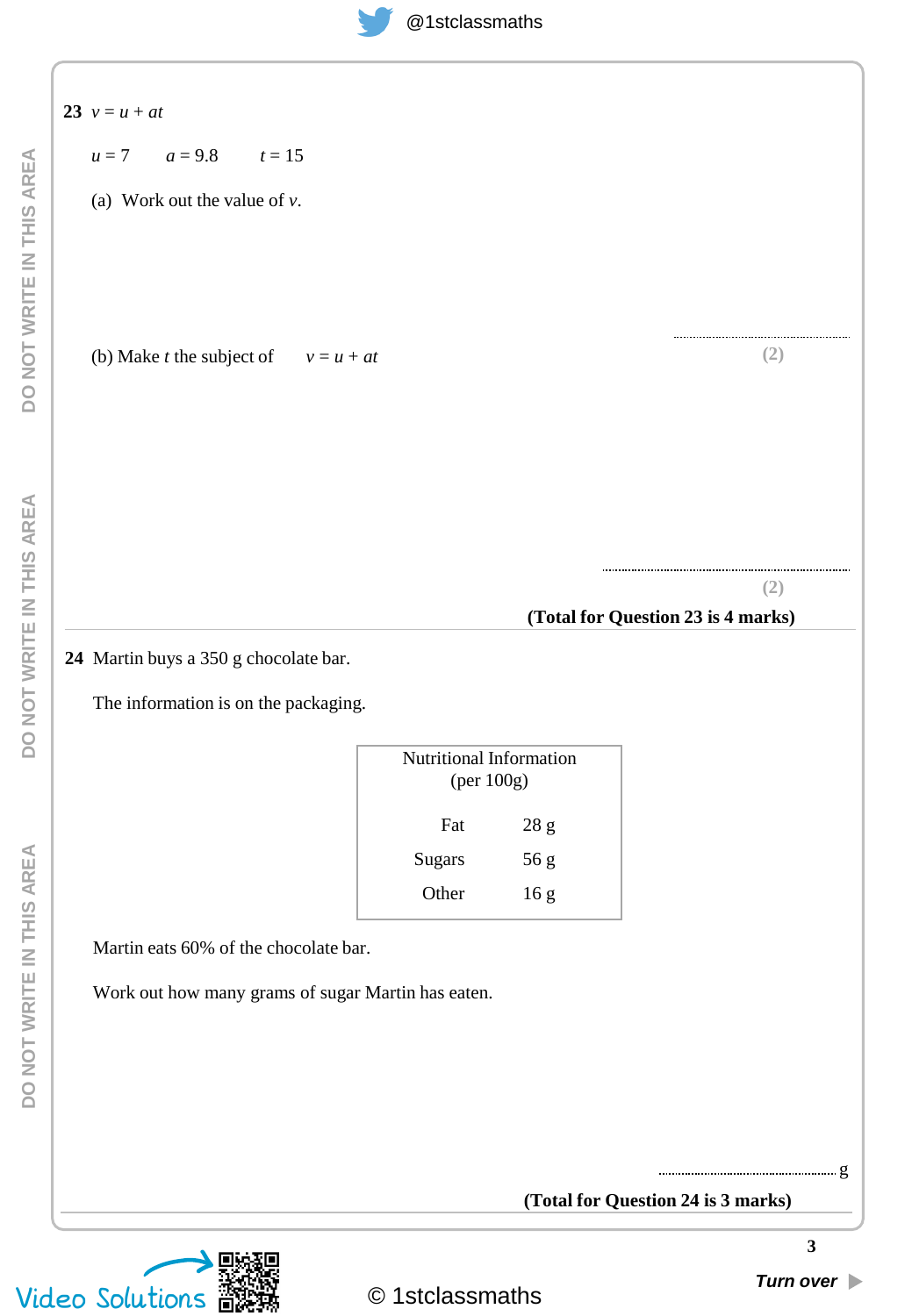**25** A bag contains only green, red and blue counters.

In total there are 800 counters in the bag. 26 of the counters are blue. 35% of the counters are green.

The ratio of red counters to blue counters is *k* : 1.

Find the value of *k*.

**(Total for Question 25 is 3 marks)**

**26** The population of Manchester rose by 20% between 2009 and 2019.

In 2019 the population was 576,000.

Work out the population of Manchester in 2009.

**(Total for Question 26 is 2 marks)**

![](_page_15_Picture_13.jpeg)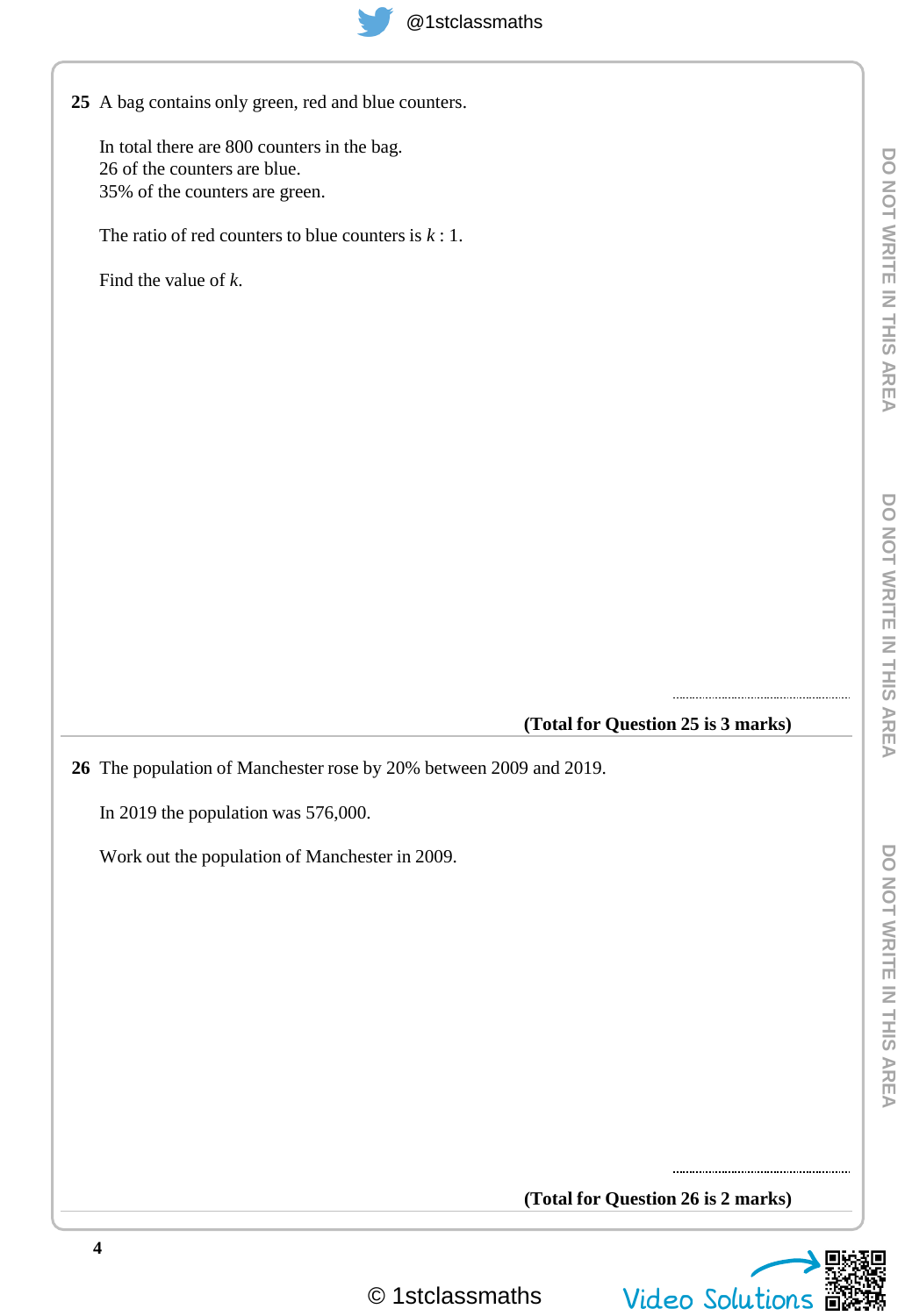**27** Keane drives his car 180 miles from his home in Bristol to Liverpool.

He leaves his home at 09 30 and arrives in Liverpool at 12 42.

Work out the average speed of Keane's journey in mph.

mph

# **(Total for Question 27 is 4 marks)**

**28** The table shows information about the daily temperature during a school week.

| Monday | Tuesday        | Wednesday | Thursday | Friday |
|--------|----------------|-----------|----------|--------|
| 18 °C  | $19^{\circ}$ C | 26 °C     | 20 °C    |        |

Calculate the percentage decrease in temperature between Wednesday and Thursday.

Write your answer to 1 decimal place.

**(Total for Question 28 is 3 marks)** %

**5**

# DO NOT WRITE IN THIS AREA **DO NOT WRITE IN THIS AREA**